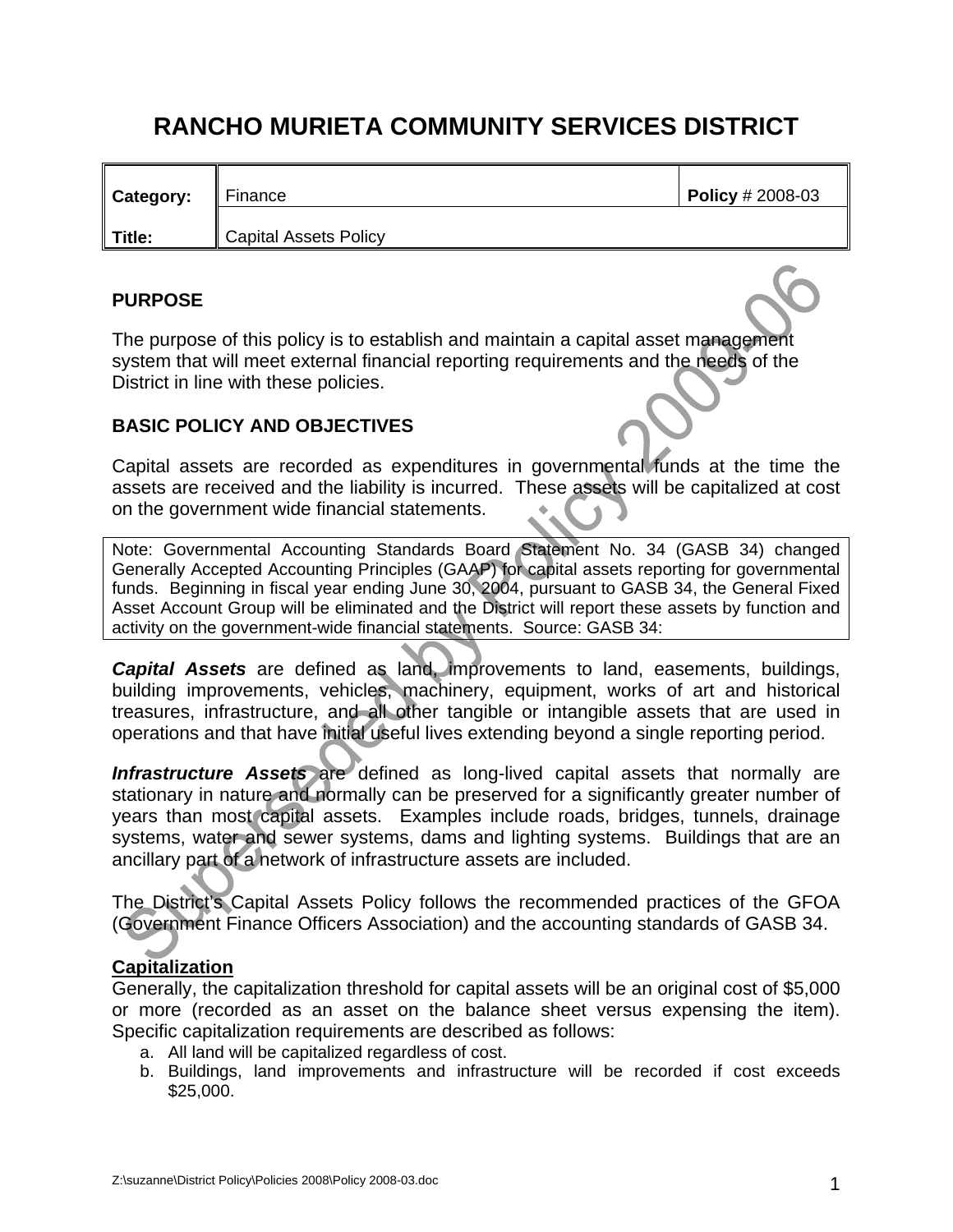- c. Infrastructure will be recorded on a prospective basis only, beginning with fiscal year 2003-04.
- d. All other assets must cost \$5,000 or more and have a useful life of two (2) or more years.
- e. The capitalization threshold is applied to individual units of capital assets rather than groups. For example, ten desks purchased for \$1,000 each will not be capitalized even though the total (\$10,000) exceeds the threshold of \$5,000.
- f. For purposes of capitalization, the threshold will generally not be applied to components of capital assets. For example, a keyboard, monitor and central processing unit purchased as components of a computer system will not be evaluated individually against the capitalization threshold. The entire computer system will be treated as a single asset. The capitalization threshold will be applied to a network if all component parts are required to make the asset functional.
- g. Repairs to existing capital assets will generally not be subject to capitalization unless the repair extends the useful life of the asset. In this case, the repair represents an improvement and is subject to the requirements described in item "i" below.
- h. Improvements to existing capital assets will be presumed by definition to extend the useful life of the related capital asset and therefore will be subject to capitalization if the cost exceeds \$5,000.

As a result of the above capitalization policies, the following *infrastructure* items will not be capitalized: street trees, street signs. Additionally, the following capital *equipment* will also not be capitalized: personal computers, handheld radios, telephones.

#### **Leased Assets**

Operating leased assets are usually short term and cancelable at anytime. The recording of an operating lease as a fixed asset is not required because the item is not purchased.

However, operating leases will be capitalized if one or more of the following criteria are met and the chance of cancellation is low:

- a. Ownership is transferred by the end of the lease term
- b. The lease contains a bargain purchase option
- c. The lease term is greater than or equal to 75 percent of the asset's service life
- d. The present value of the minimum lease payment is greater than or equal to ninety percent (90%) of the fair market value of the asset at the inception of the lease.

Capital lease items are capitalized at the beginning of the lease period, regardless of when the title transfers. Capital leases are recorded at net present value of lease payments.

## **Capital Asset Recording**

The District will keep appropriate records in order to monitor and accurately inventory all fixed assets.

#### **Acquisition of Capital Assets**

Fixed assets may be acquired through direct purchase, lease-purchase or capital lease, construction, eminent domain, tax foreclosures, donations, and gifts. When a capital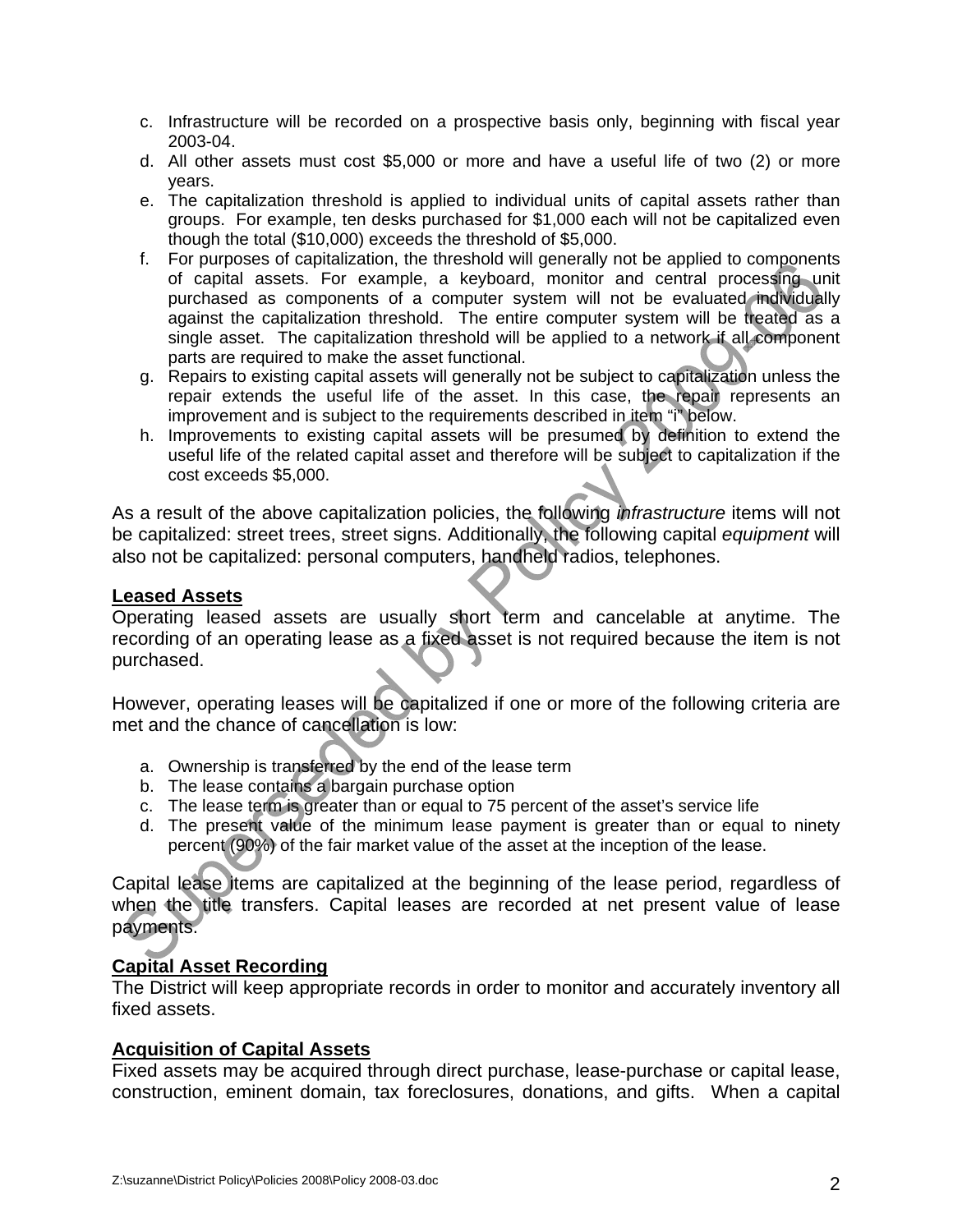asset is acquired, the funding source will be identified as either a governmental fund, proprietary fund or component unit. Additionally the fund type will be identified as well as the specific fund.

#### **Measuring the Cost and/or Value**

Capital assets are recorded at their "historical cost," which is the original cost of the assets. Donations accepted by the District will be valued at the fair market value at the time of donation. Costs include purchase price (less discounts) and any other reasonable and necessary costs incurred to place the asset in its intended location and prepare it for service. Costs could include the following:

Sales Tax **Contract Contract Contract Contract Contract Contract Contract Contract Contract Contract Contract Contract Contract Contract Contract Contract Contract Contract Contract Contract Contract Contract Contract Cont** Freight charges **Demolition costs** Legal and title fees Relocation costs Closing costs **Architect and accounting fees** Surveying fees **costs during construction** 

Appraisal and negotiation fees Insurance premiums and interest

According to GASB 34, an estimate of the original cost is allowable in the absence of historical records. Standard costing is one method of estimating historical cost using a known average installed cost for a like unit at the estimated date of acquisition. Another recognized method is normal costing wherein an estimate of historical cost is based on current cost of reproduction new, indexed by a reciprocal factor of the price increase of a specific item or classification from the appraisal date to the estimated date acquired. When necessary the District will use whichever method gives the most reasonable amount based on available information.

#### **Recording Costs Incurred After Acquisition**

Expenditures/expenses for replacing a component part of an asset are not capitalized. However, expenditures/expenses that either enhance a capital asset's functionality (effectiveness or efficiency), or that extend a capital asset's expected useful life are capitalized. For example, periodically slurry sealing a street would be treated as a repair (the cost would not be capitalized), while an overlay or reconstruction would be capitalized. Adding a new lane constitutes an addition and would therefore also be capitalized.

#### **Disposition or Retirement of Capital Assets**

It is the District's policy that disposition of surplus, damaged or inoperative equipment will be at the discretion of the District Administrator, who will make all efforts to sell, donate or recycle such items.

#### **Depreciation**

The District will record depreciation expense on all capital assets, except for land. The District will use straight-line depreciation using the half-year convention. Depreciation will be calculated for half a year on the year of acquisition and the year of disposition. Depreciation will be calculated over the estimated useful life of the asset.

#### **Recommended Lives**